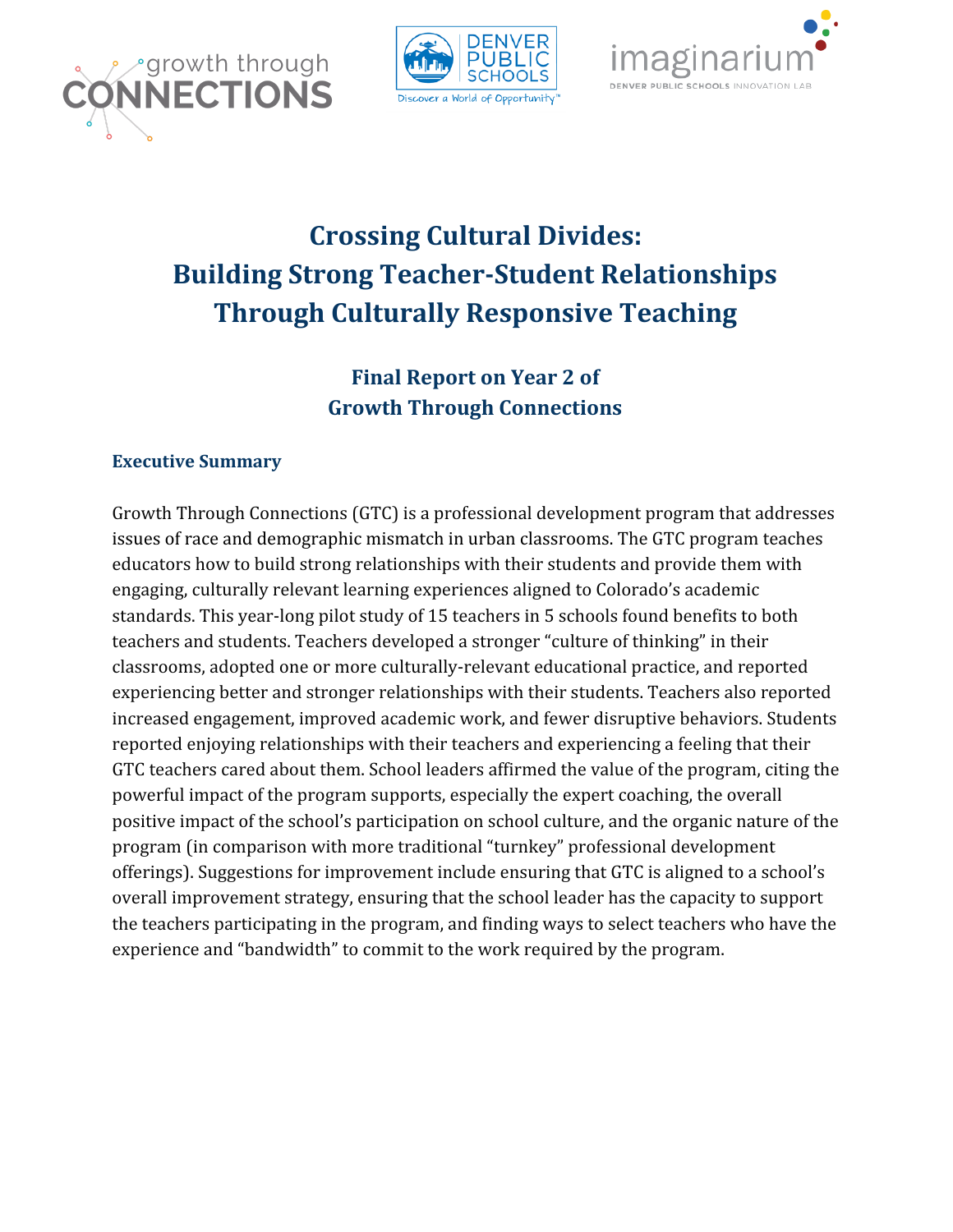

#### **Introduction**

In Denver Public Schools, as in many other urban school districts in the United States, disparities persist between the academic achievement of Black and Latino students and that of their white classmates. While recognizing the need for long-term solutions to closing the achievement gap, such as recruiting and retaining more teachers of color, in 2016 Dr. Sharon Bailey<sup>1</sup> also proposed several short-term solutions. These included increasing teachers' and school leaders' cultural competence, changing discipline practices that disproportionately target students of color, and raising expectations for these same students. With funding from Janus-Henderson Corporation and support from the Public Education Business Coalition (PEBC), the Growth Through Connections program was designed to help teachers develop a culturally responsive approach to instruction and classroom management in order to build stronger relationships with their students. A pilot program was launched with 9 teachers in 4 schools in February 2017 (Cohort 1) and expanded in the 2017-18 school year to include an additional 6 teachers in 5 schools<sup>2</sup> (continuing Cohort 1 and adding Cohort 2). This report addresses learning from the second year of the program.

#### **Program Overview**

The Growth Through Connections (GTC) program was developed based on the work of Dr. Christopher Emdin<sup>3</sup>, which specifically addresses issues of race and demographic mismatch in urban classrooms. Emdin proposes an approach to education--reality pedagogy--that focuses on engaging students of color. The GTC program teaches educators how to build strong relationships with their students and provide them with engaging, culturally relevant learning experiences aligned to Colorado's academic standards. Participating teachers identify, unpack and address their biases and other barriers that may prevent them from connecting with each student. Teachers then develop strategies to create rigorous, culturally relevant learning experiences that foster a love for learning. School leaders are also involved to ensure sustainability of practices. Details about the strategies identified by Emdin and promoted by the GTC program can be found in Appendix A.

The GTC curriculum consisted of monthly group training sessions, a book study, learning trips (visits to exemplary classrooms where teachers are practising culturally relevant

<sup>&</sup>lt;sup>1</sup> See Bailey, S. (2016). The Bailey Report. Retrieved from <http://thecommons.dpsk12.org/cms/lib/CO01900837/Centricity/Domain/43/Dr.-BaileyReport-FULL.pdf>. Retrieved on August 1, 2018.

<sup>2</sup> Beach Court, McMeen, and Smith elementary schools; DCIS Montbello Middle and High School, and PREP Academy.

<sup>3</sup> See Emdin, C. (2016). *For White Folks Who Teach in the Hood...and the Rest of Y'All Too.* Beacon Press: Boston, MA.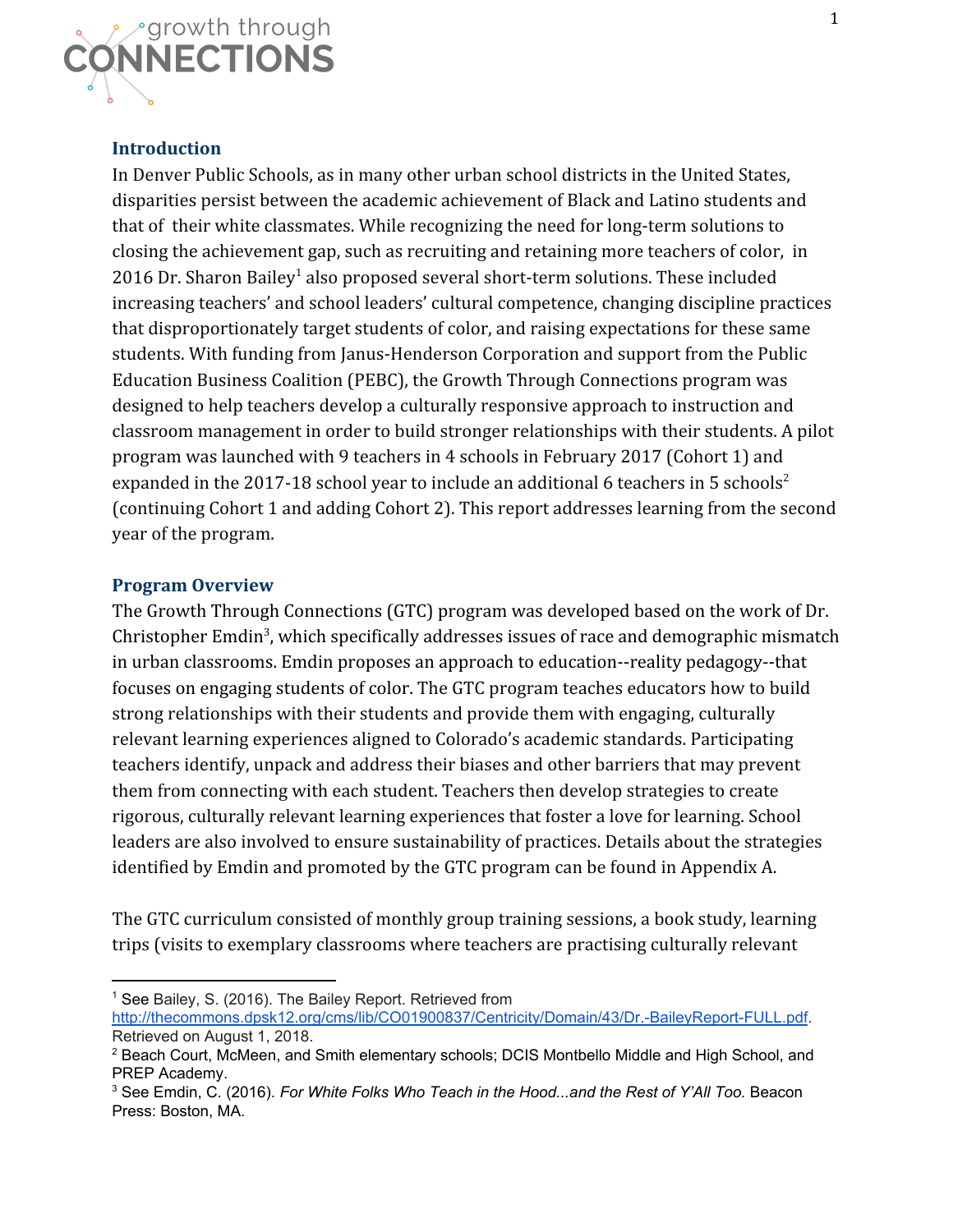

instructional activities), and 2-3 coaching sessions with an expert in culturally relevant education (CRE). School leaders were encouraged to attend training sessions.

#### **Imaginarium Approach to Impact Evaluation**

In order to guide our study of the impact of the GTC program, we developed the following research questions:

- 1. **Impact on Teachers:** When teachers participate in the GTC program, do they develop skills in building strong, cross-cultural relationships with their students?
- 2. **Value of Program Elements:** What supports are most valuable to teachers as they engage in CRE?
- 3. **Impact on Students:** What is the impact on students' academic engagement and performance?
- 4. **School Context:** What are the school-level benefits and challenges of the GTC program?

Our approach to answering these questions was both qualitative (interviews and observations) and quantitative (surveys and school attendance and behavior data).

### **Research Question #1: Impact on Teachers**

*When teachers participate in the GTC program, do they develop skills in building strong, cross-cultural relationships with their students?*

#### *Summary of findings:*

All teachers began intentionally using one or more culturally relevant instructional practices and attributed those shifts in practice to their participation in the GTC program. In addition, by January, teachers reported an increase in the use of higher-level thinking strategies during the course of the year, thus potentially increasing the rigour of classroom activities. Teachers associated the benefits of participation in the GTC program not with receiving training in specific strategies, but rather with being equipped with an approach to instruction and a general set of culturally responsive tools to support it.

All teachers described placing more emphasis on building relationships with their students. For some teachers, this was represented a mindset shift from a belief that teacher-student relationships were peripheral to instruction. For others, participation in the program allowed them to act on their existing beliefs about the importance of relationships.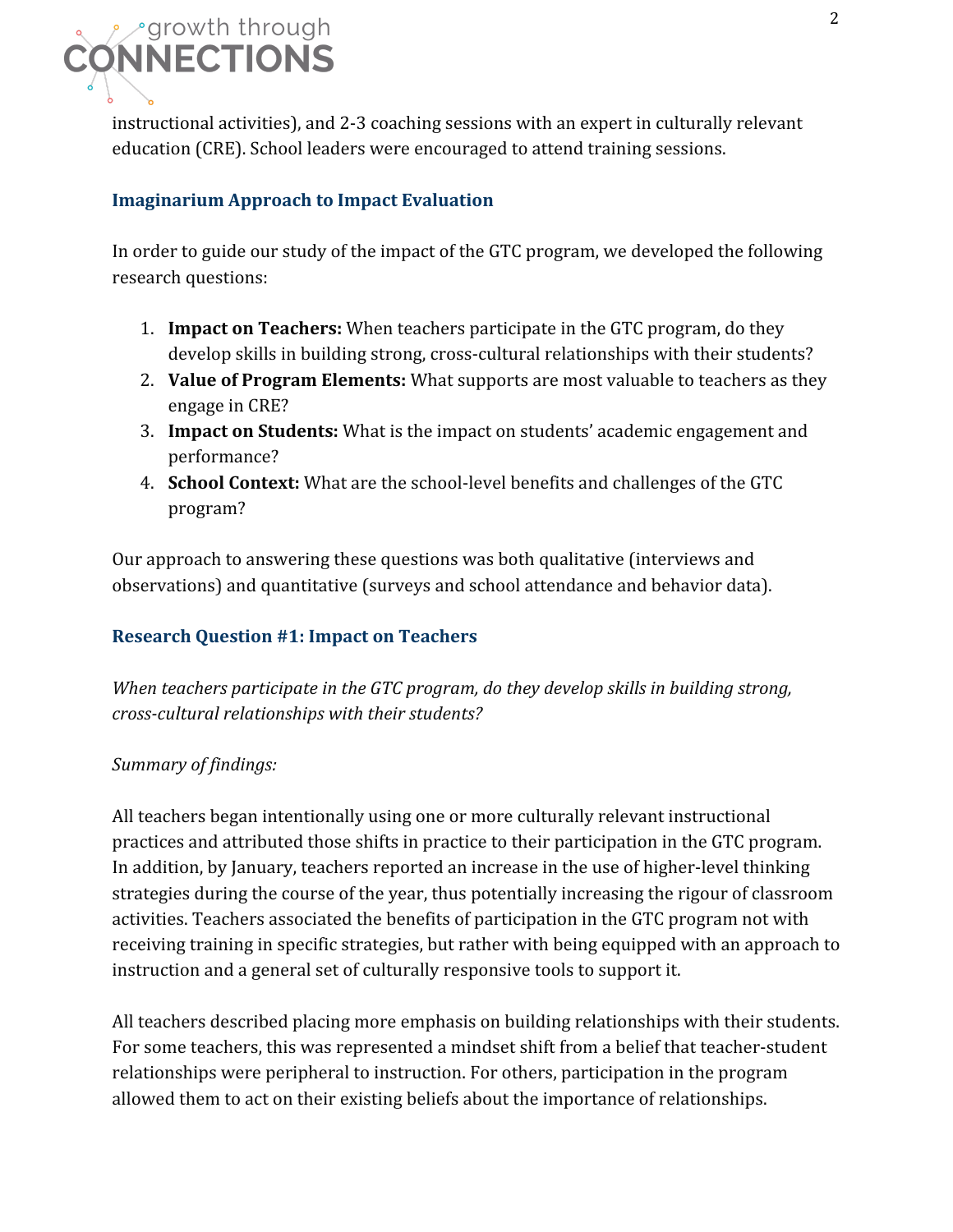

Regardless of their initial beliefs, teachers experienced a tension between spending time on relationships and focusing on academics, and this was the most common implementation challenge.

### **Changes in Practice**

Teachers completed the *Developing a Culture of Thinking In My Classroom<sup>4</sup>* survey at the beginning of the year (September/October), mid-year (January), and end of year (May). Because response rates fell in the spring, only the changes from the beginning to the mid-year were analyzed.

The use of higher-level thinking strategies reflects an attention to rigor in classroom instructional activities. Overall, teachers reported using higher-level thinking strategies to enrich classroom culture more frequently from the fall to the winter (see Figure 1). In all categories, teachers' mean self-ratings increased from fall to winter. The largest increases were in the Physical Environment (how space is arranged to facilitate thoughtful interactions) and Modeling (teachers sharing their thinking thinking in order to make it visible to students). In both these areas, on average, teachers showed greater than one point growth on a five-point scale from "*I doubt anyone would notice"* to "*Hard to miss it."*

At each coaching session, educators completed a reflection log to capture which CRE strategies they had used, specific challenges in relationship-building and how they had tried to address them, and their greatest success in building relationships during the previous month.

The most frequently reported CRE strategies in general were Co-teaching (student as expert), Personalizing classroom aesthetics, Cosmopolitanism, and visiting students' communities (reported by 9 or more teachers). Moderately used strategies (reported by 5 to 7 teachers) were Cogenerative dialogues, Competition, Call and response, and Code-switching. Least frequently used strategies (reported by fewer than 5 teachers) were Discourse wall, Using pictures of students in lessons, Student-created handshakes, Classroom name, and Classroom twitter. (Refer to Appendix A for descriptions of the strategies.)

<sup>4</sup> Brooks, S. & Richhart, R. (2012). The development of a culture of thinking in my classroom: Self-assessment. Retrieved from: <http://www.pz.harvard.edu/sites/default/files/Self%20Assessing%20CoT.pdf>. Retrieved on July 16, 2018.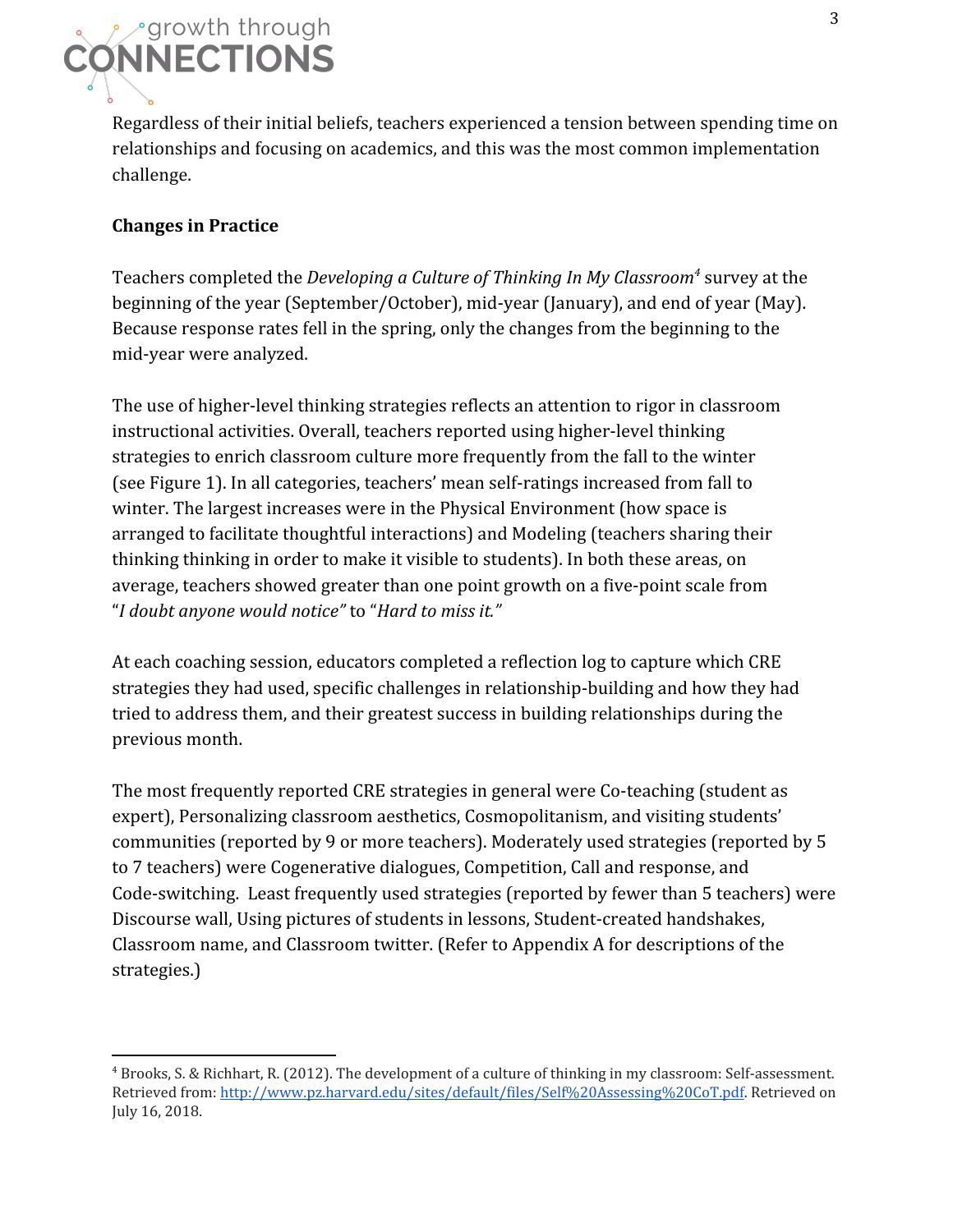

We conducted mid-year and end of year interviews with teachers and coded their responses in order to understand in more depth the impact of the program on participants' teaching practices. When asked what they are doing differently in their classroom as a result of participating in GTC, more than half the teachers reported that they give more time to social-emotional processing in their classrooms and/or that they now solicit feedback from students when designing their classroom and lessons (an informal version of cogens). Fewer (less than 5) teachers reported personalizing classroom aesthetics, co-teaching, cosmopolitanism or code-switching.

Rather than the specific strategy or strategies adopted, what seems to have been most important for teachers about their participation in the program was building a set of general tools. According to one educator,"I think what it's done [GTC] is allowed them [teachers] to accumulate tangible tools and strategies to help them facilitate learning in a way that matches the mindsets they've always brought. I think these teachers always believed in the core tenets of GTC, but maybe didn't have the technical training to be able to act on it. I definitely see not a shift in their attitudes, but in their ability to actually practice what they believe."



Teacher Self-Assessment on Classroom Practices Mean Growth Fall to Winter

Figure 1. Teachers' self-assessment about the frequency with which they practiced strategies to elicit higher-level thinking in their students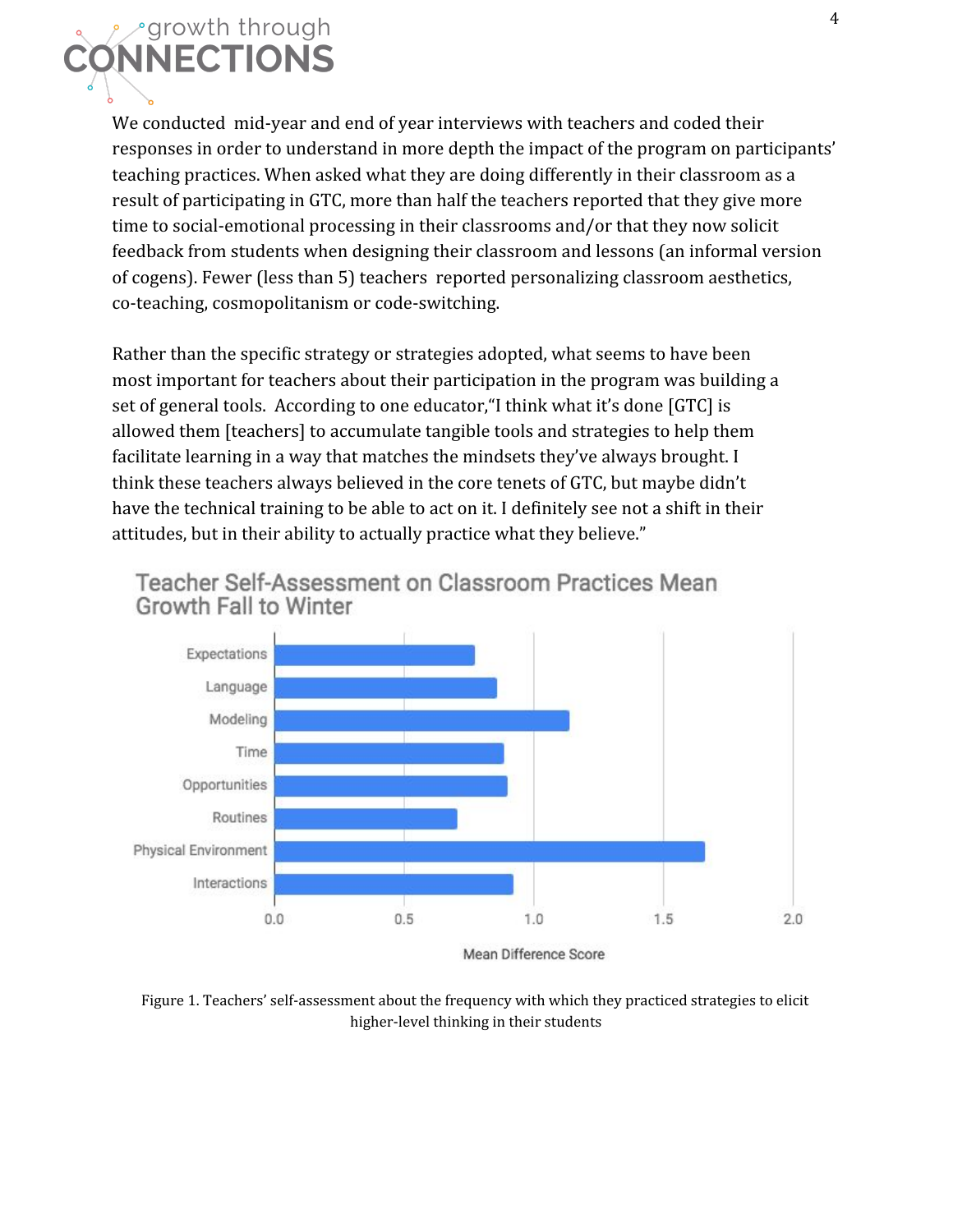

#### **Changes in Relationships**

We conducted two rounds of teacher interviews; 15 teachers participated in the first round and 9 in the second.

In answer to an open-ended question about how the program had affected them, seven teachers described being more intentional about how they build relationships with students as a result of GTC. These educators found that GTC *supported their existing mindset* by providing them with additional tools and ideas for how to build relationships with their students. Four teachers explained that the program trained them to continuously reflect on their beliefs and ensure that their teaching practices align with these beliefs.

In contrast, some participants experienced a *radical shift in their mindset* as a result of the GTC work. For example, one teacher described how the program changed her approach to teaching, "When I first started teaching, [building relationships] was definitely not on my list of things to do ...I was kind of brainwashed to think 'pacing pacing pacing, stay on track, the calendar, and do this, do this' and that was my mindset for several years. Now I'm finding that to really get through the most and do it better is really focusing on the relationships and connections."

In a similar experience, another teacher explained how his previous training had emphasized compliance and academic standards over developing relationships with students. He described the progression of his teaching mindset, "When I started Teach for America, I had this idea that high expectations and strict rules, if you maintained those, then kids learned at at whatever level you set. As I've gone through my teaching, I've learned that you need those high expectations, but when you connect with kids about what's going to work for them and how their day's going...I've become a better teacher by having more individual relationships with kids. Those expectations need to be there, but also to connect with kids about what those expectations mean for each individual." Video: <https://vimeo.com/282851019>

Four different teachers explained that they have higher expectations for their students as a result of their work with GTC, with such expressions as "These kids are proving that 5 year olds can do all of these things...they can co-teach and they can be in charge of their classroom and they can be choice-makers about their education and who and where and what they're learning" or "The biggest lesson learned is that the kids can do it. You give them the tools and you model and encourage them, they can do things you didn't necessarily think they could do very well."

Video: <https://vimeo.com/282855416>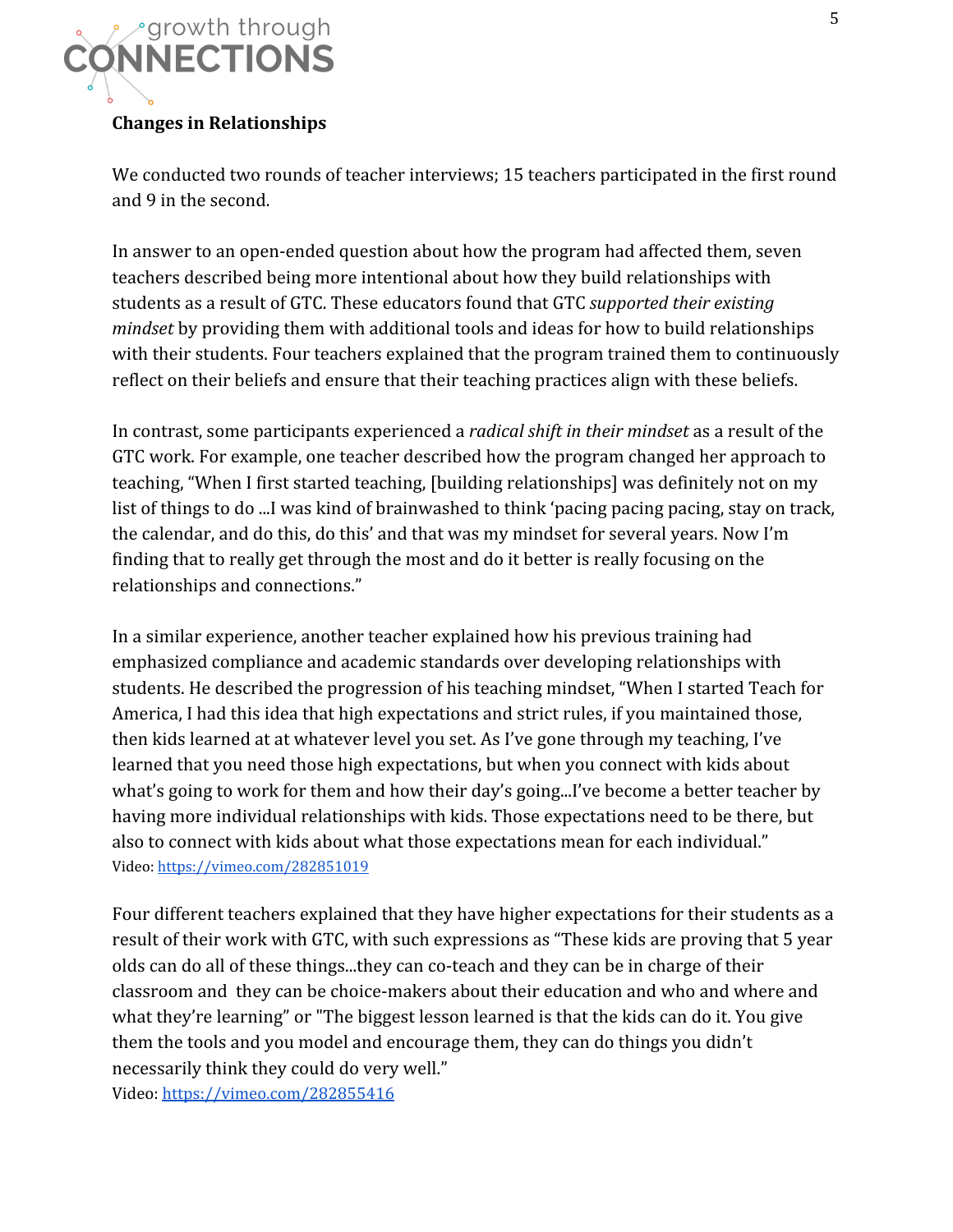

The most commonly experienced challenges to focusing on the relationship-building work that teachers reported were the amount of time it takes and the difficulty being able to devote enough time to the work. Many teachers reported the need for patience as relationships grow slowly. At the same time, teachers reported frustration at what they perceived as competing priorities, for example: "My goal is to inspire my students and to find that thing they are passionate about. But right now my hands are tied a little bit because...I'm in a red school. So there is this strong push to make sure people produce in a certain prescriptive way. Which can be really oppressive for myself and for them."

While this challenge is persistent, GTC provides tools and resources for educators who want to resist the traditional approaches to education. One teacher's advice to new teachers starting this work was, "Be humble, be curious, listen to your students. Ask them…the greatest success I have had is when I have screwed up and I admitted it in front of the class and that's a very humbling moment...but it gains trust and moves the process along faster...The best book out there is talking to your student who has taken your class about what did and didn't work for them."

Video: <https://vimeo.com/282849091>

Teachers also completed reflection logs at the end of each coaching session. The most frequently reported challenge in relating to individual students recorded in these logs was lack of engagement. Other, far less frequent behavior challenges were disruptive behavior, incomplete work, and inappropriate language (5 or fewer instances). The most commonly used strategies to address behavioral issues were general: Getting to know students' interests outside of class and focusing on positives. Less frequently used strategies (fewer than 5 instances) were co-teaching, cosmopolitanism/student jobs, personalizing classroom aesthetics, and asking students for feedback. All these strategies had been discussed during training, indicating that teachers were applying what they were learning during the GTC program.

When asked "What has been your biggest success in relationship building in the past month?" the majority of responders described a specific student or a class they teach in which they have built strong relationships and they present the relationship as a success in itself. For example, one teacher responded, "Students are welcoming me and are willing to let me into their lives. As opposed to last year, students trust me and do not want to push my buttons." Another teacher described her success as "being a safe person to comfort students when they are upset." Many of these teachers appear to find inherent satisfaction in their relationships with students and GTC provided them with tools and ideas of how to enrich these. Other respondents described their successes as students having more fun at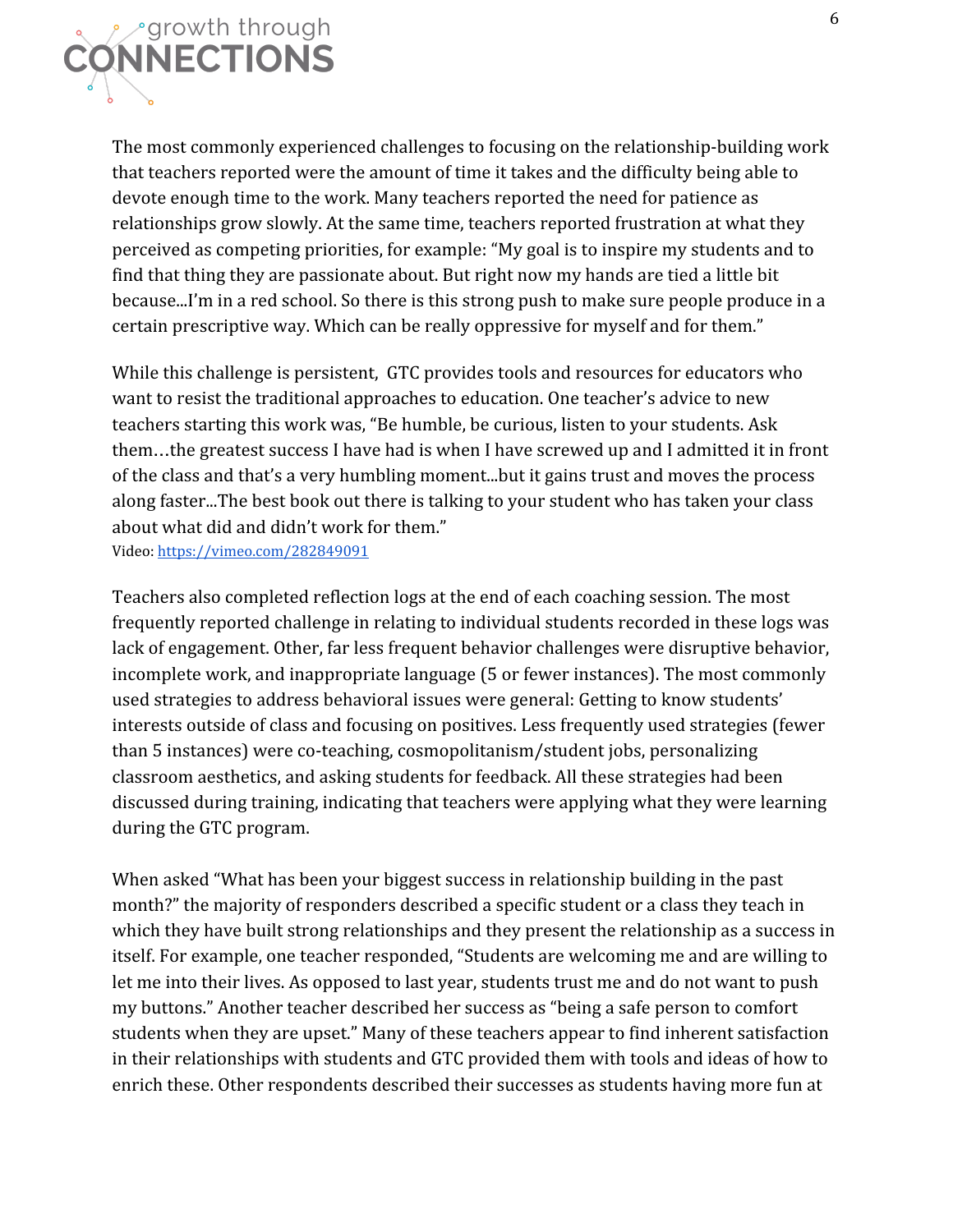

school, increased student engagement in the classroom, and successfully implementing one of Emdin's strategies.

# **Research Question #2: Value of Program Elements**

*What supports are most valuable to teachers as they engage in CRE?*

#### *Summary of findings:*

Teachers valued opportunities to interact with their peers most. They valued the learning trips most highly for the opportunity they provided to see CRE in action and to discuss the implications with others in their cohort. Overall, teachers valued coaching least; however, there was a wide range of responses, dependent on the coach and the teacher's ability to carve out time to participate.

# **GTC Supports**

We asked teachers to rate the value of each training element on a 5-point scale  $(1 = low$ value, 5 = high value). Teacher ratings are summarized in Figure 2, below. Overall, teachers rated the opportunities for peer interaction and learning higher than the one-on-one coaching sessions with a CRE expert. Comments included, "It was very helpful to share successes, challenges, and next steps" and opportunities to be "candid and authentic in our discussions."



Figure 2.Teacher ratings indicating perceived value of supports (1=lowest value; 5=highest value)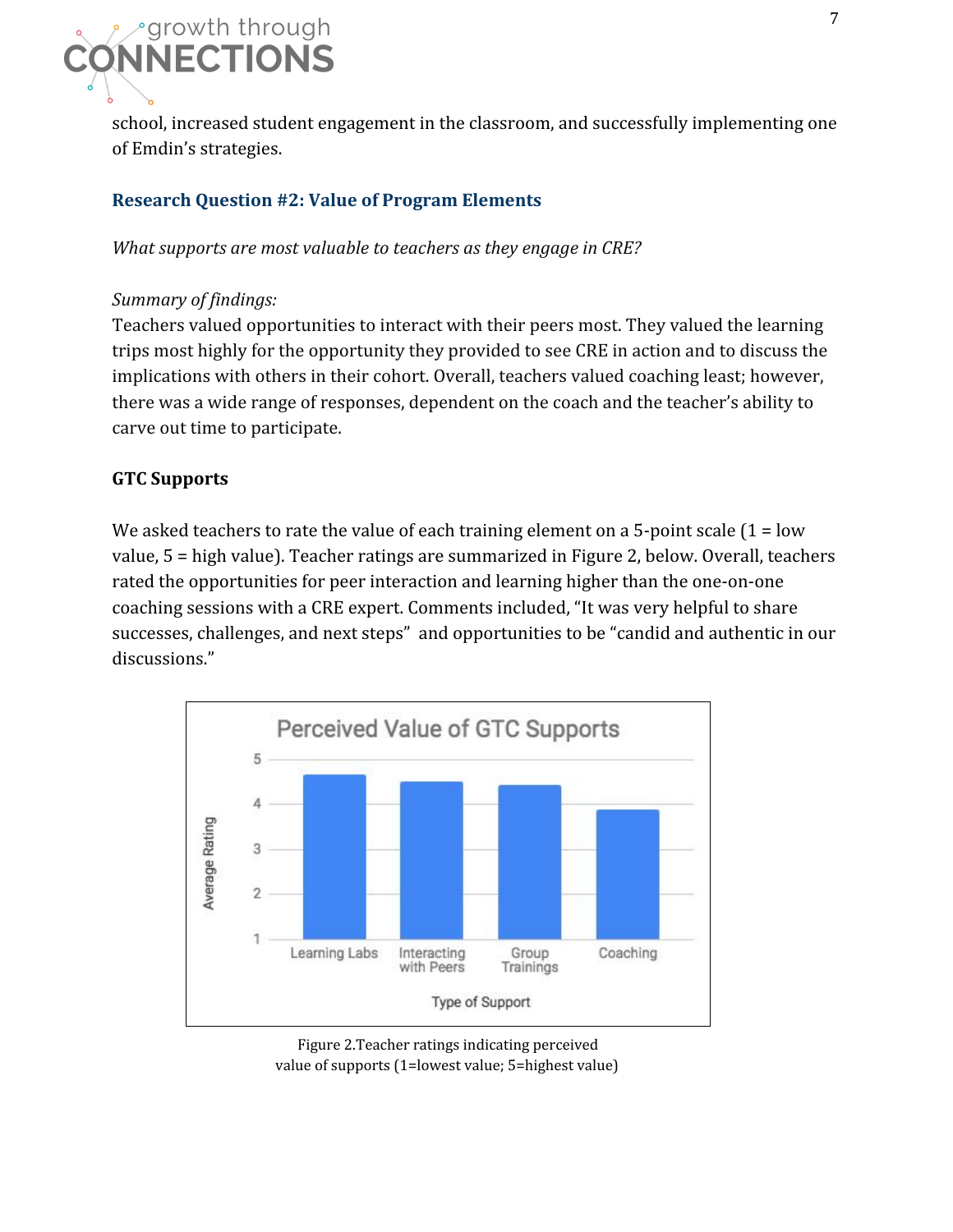

# *Learning Labs*

Learning labs were rated highest of all the training supports, with 7 of the 9 teachers who completed the final interview assigning a rating of 5 (highest value). During the interviews, five teachers explained that learning labs were, for them, the most powerful part of the GTC training, with comments such as, "the labs help give me hope and ideas." The most valuable part of the learning labs was in seeing the strategies in action and being able to conceptualize them in a concrete way. One teacher suggested that it would be helpful to have a resource bank of video learning labs for teachers wanting to try this work.

#### *Group Training Sessions*

Overall, teachers left training sessions feeling confident and prepared to lead the GTC work (per *Post-Training Survey* results). Across all training sessions, 82% of teachers indicated that they felt Confident or Extremely Confident in leading the work at their school. WHen asked about what they had learned of value during a session, more than half the teachers listed a specific skill or strategy, while about a third of the teachers made reference to general support for how to build relationships and/or improve classroom culture. Teachers expressed a need for additional resources providing specific action steps for using CRE strategies, more planning time, additional observation and feedback, and support from school administrators.

#### *Coaching*

Although the GTC program plan included 3 coaching sessions, the average number of coaching sessions per teacher was 1.9 for the 2017-18 academic year. For teachers who received less than three coaching sessions, coaches noted challenges with scheduling and teacher responsiveness.

In exit interviews, coaching sessions received the lowest rating of the categories, with only two teachers rating it a 5. The variability in the ratings most likely reflects the inconsistency of the coaching experience, itself a reflection of the different coaching styles of the individual coaches. Coaching was perceived as less valuable than the other elements of the program for different reasons, including that the coach observed only a snapshot that was not fully representative of the teacher's classroom and scheduling challenges. When coaching was perceived as valuable, it was because coaching sessions were non-evaluative and provided insights into how teachers might make specific improvements to their practice.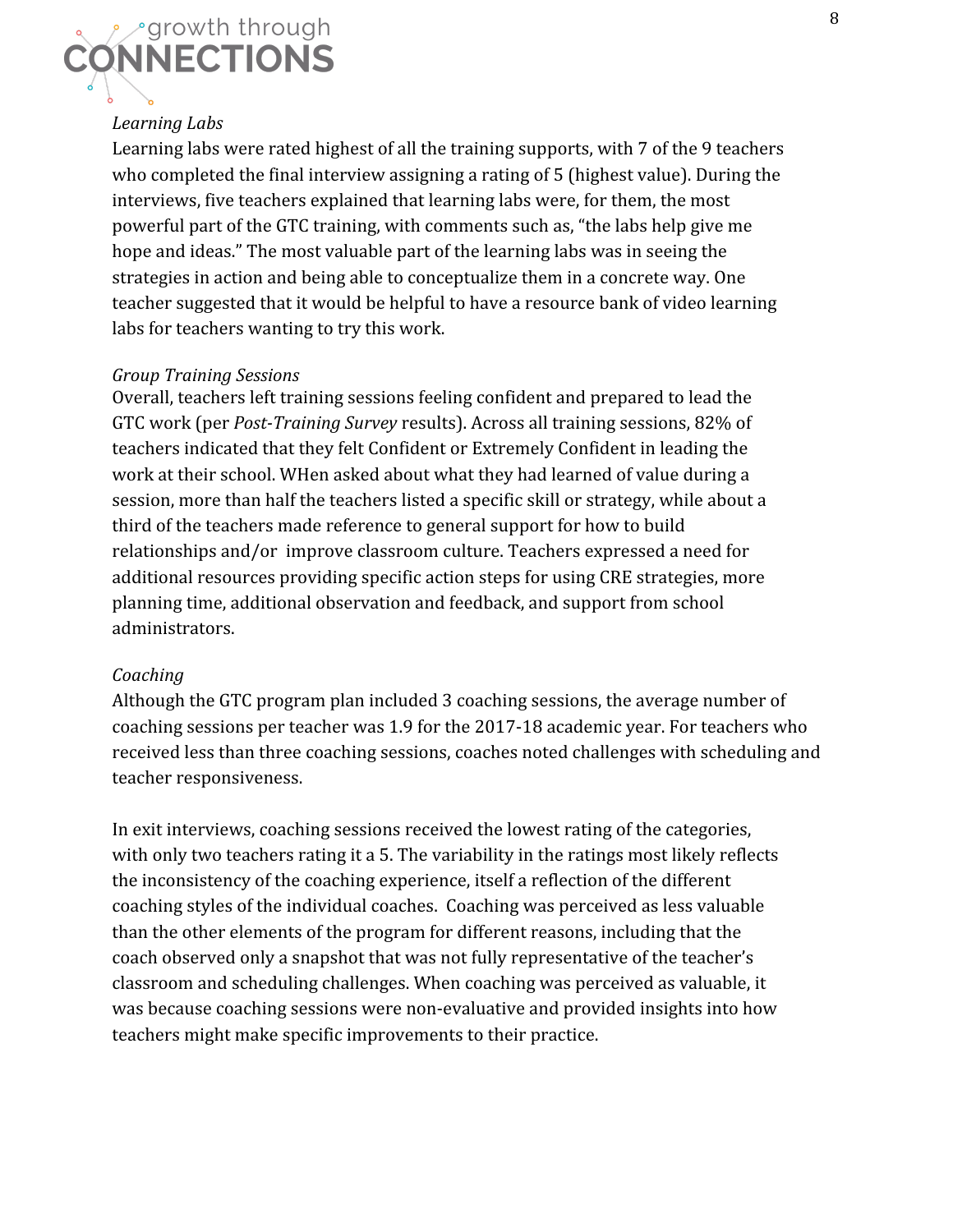

Review of coaches' notes revealed that the focus of each coaching session varied and didn't necessarily focus directly on a concrete GTC strategy. As a model, coaching may have been less valuable to teachers than other supports due to the variability in how and when it was delivered and because it had less of a direct connection to reality pedagogy teaching practices and the work of Christopher Emdin than other supports.

#### **Research Question #3: Impact on Students**

*What is the impact on students' academic engagement and performance?*

#### *Summary of findings:*

Our analysis of student grades and attendance data did not show any significant differences between students whose teachers did or did not participate in the GTC program. However, teachers reported increased improved academics, student engagement, and a reduction in disruptive behaviors. At one middle-high school, school records showed significantly fewer teacher-reported behavior incidents among the GTC students. Interviews with a sample of students confirmed that students believed their teachers cared about them and that this made them feel valued as individuals.

#### **Academics, Attendance, and Behavior**

In order to better understand the impact of the program on students, we analyzed attendance, behavioral incident data, and grade point average (GPA) to compare outcomes for students who were taught by teachers in the program to students taught by non-GTC teachers in the same school. At the elementary level, a comparison teacher was identified who taught the same grade as a GTC teacher or who held a similar role. At the middle and high school levels, GTC teachers' data was compared to school-wide averages.

Comparison of attendance data, reported behavior incidents, and GPA revealed no significant differences between GTC teachers and their non-GTC counterparts (or schoolwide averages). However, as discussed below, all teachers noted improvements in engagement, disruptive behaviors, and the quality of students' work.

#### **Teachers' Perceptions**

In interviews we asked teachers what changes they saw in their students. Teachers identified the following impacts of their work: Increased engagement/motivation, students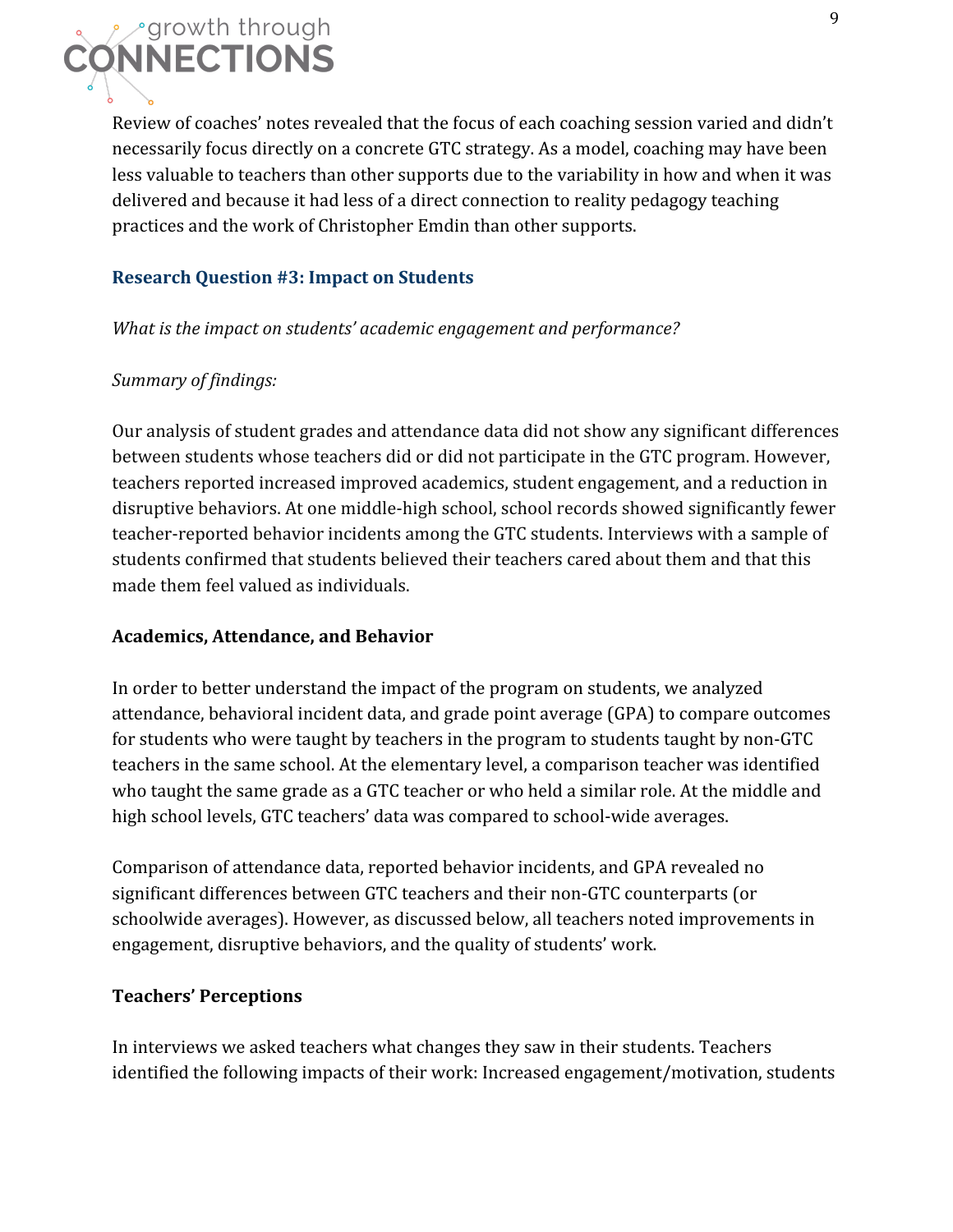

appearing to enjoy school more, improved quality of work, improved behavior, and socialemotional growth. Figure 2 illustrates these results.

The perceived impact on student engagement and academic growth was consistent across all grade levels from elementary to high school. A kindergarten teacher described using a community circle for social-emotional processing after recess has improved her students' behavior: "When we went to do our behavior grades for this group of children, in Follows School Rules and Responsibility, we were able to align every single student in this class for the most part with a 3 instead of having many kids who are not following the rules and not always nice to other kids...that was shocking evidence that...I think this is working because everyone really is following those rules."

One fourth grade teacher described her students' increased engagement, "The work ethic is a complete 180. There was a really negative view of school work in fourth grade." However, she found that "when you have a good relationship with students, they do want to work for you."



Figure 2. Teacher descriptions of GTC program's impact on students.

At the higher grade levels, the effect was equally powerful: "I had two students last trimester who last year would leave class and could barely write a sentence and this year,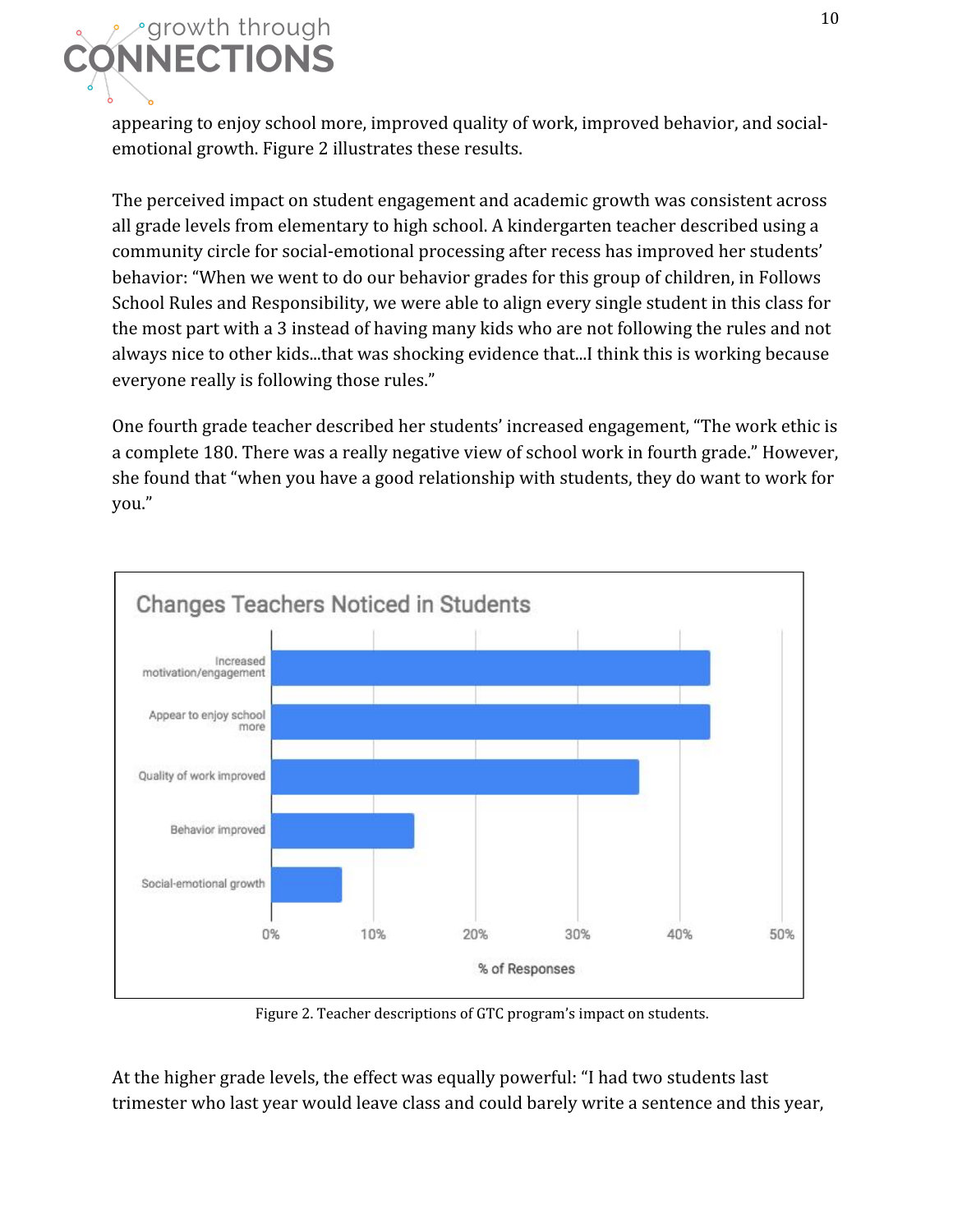

they were engaged and they were writing full essays and I attribute that to me just meeting them where they're at. If they had something to share that day about their outside life that was really eating them up, I paused the lesson, we'll get to that CLL later, this is the real work that I do as a teacher and this is what I love to do...helping students through life problems, world issues, giving them advice. They want someone to listen...one of them wanted Philosophy Fridays so we implemented Philosophy Fridays. And because I tried to listen to them and implement what they wanted, I've seen great growth in those two."

All teachers also noted that their students had increased mastery and improved the quality of their academic work and attributed this to the GTC work. Again, the impact was felt by teachers of the youngest to the oldest students.

The same kindergarten teacher cited earlier also observed academic growth in her students: "The impact on my students has absolutely been student growth. In kindergarten, getting kids in charge of their own learning as well as being responsible for their learning and the learning of their classmates, especially through co-teaching and student teachers has really impacted their growth. On our end of year SLOs each student in my class for Math made at least 1 year of growth, so everyone met that expectation...I really do credit this to the fact that I pushed the kids to learn from one another and not just from me. So all of our work with relationships being built through putting the work into the kids hands really impacted student growth."

One high school teacher described "how differently a student can view themselves and their education when they see themselves there or see their culture there represented, and they feel like they're wanted at the school...and feel that ownership in the classroom...everything changes from their willingness to participate to truly academic success."

When asked what the impact of the program has been on his students, another teacher responded: "Academic gains and what they have produced in class. When students feel like they can learn and want to learn, which really is encouraged by building those relationships, you see a lot more effort in class and a lot more engagement if they feel a connection to you and a connection to real world examples in the material."

### **Students' Perspective**

To better understand the impact of the GTC program on students, we interviewed seven students about their experience in the classes of three teachers who were participating in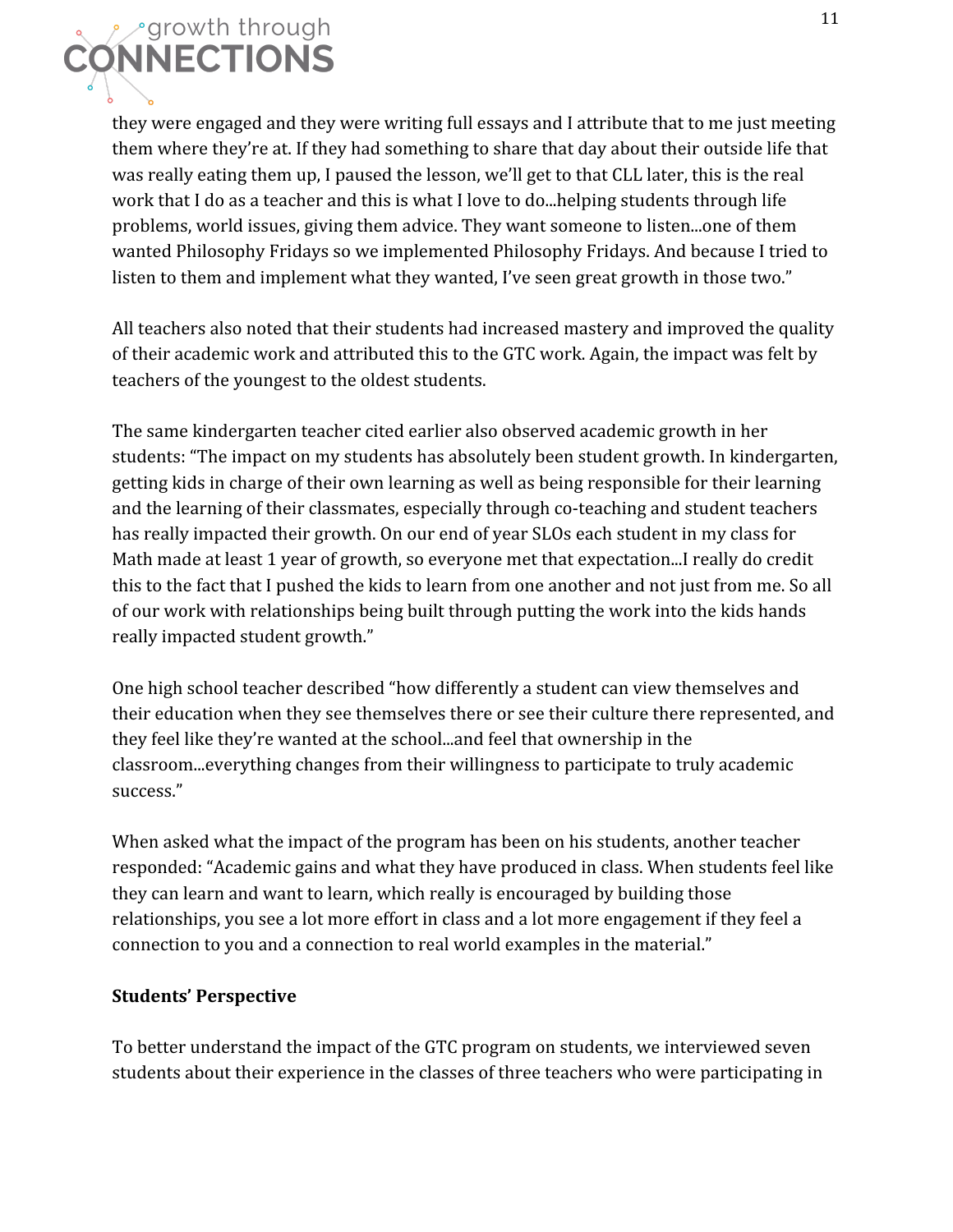

the program  $\frac{5}{5}$  Six of the seven students described positive relationships with their teachers. However, it is in hearing the students' voices that we can appreciate the difference they experience when a teacher takes the time to get to know each one as an individual. One eighth grade student described feeling safe in his classroom. Another student in that same class explained, "I feel like I really understand everything in this class. She does things in a way that you'll understand." An eleventh grade student described his teacher as "Amazing. I feel like there needs to be more teachers like her who aren't just here to teach but are here to learn about their students' lives and actually care about them." That same student explained, "She tries to learn about our backgrounds, as well. She really tries to understand what we're comfortable with and what we see as okay in our cultures...not only does she help us in school, but also out of school and things going on in our lives." Another student in the same class described a time when his teacher went out of her way to learn about him: "She took me out of class before and asked me about the things I was writing and sort of just asked me what was going on in my life and what I enjoyed about her class and how she can improve that."

#### **Research Question #4 School Context**

*What are the school-level benefits and challenges of the GTC program?*

#### *Summary of findings:*

Overall, school leaders found their teachers' participation in the GTC program was valuable, noting a positive impact on school culture as well as the participating teachers and their students. They expressed a desire to find ways to share the learning to other school staff. Unlike their teachers, school leaders saw significant value in the coaching.

Some common challenges were finding ways to reduce the amount of out-of-school time required of teachers, communicating the goals of the program more widely, both within the school and in the community, aligning participation in the program with the school's core improvement strategies, and ensuring that participating teachers have the experience and commitment necessary to succeed in the program.

<sup>5</sup> Additional student interviews were attempted, but due to scheduling difficulties and many students not wanting to be filmed or interviewed, only seven were completed.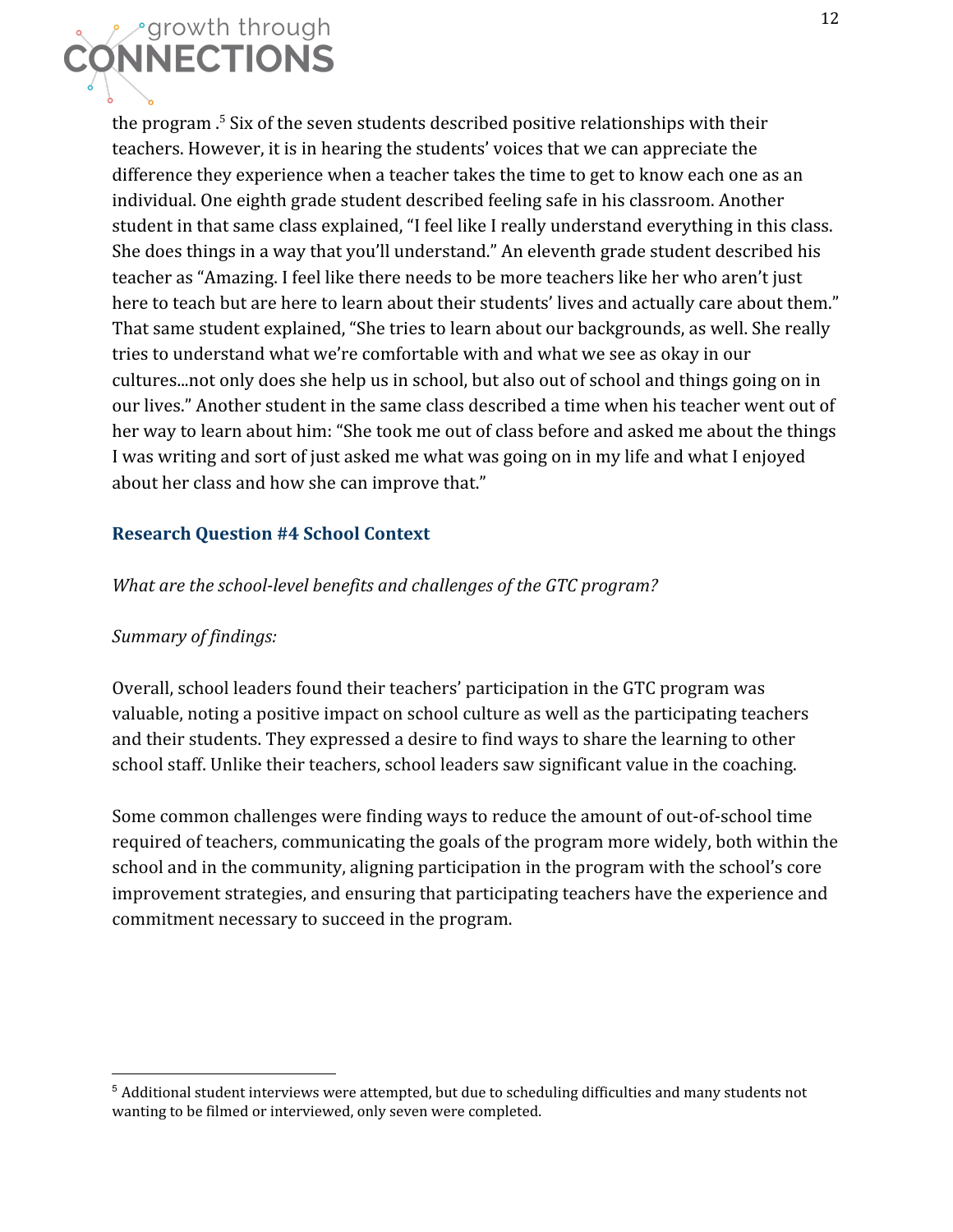

### **School Leader Perspective**

In order to understand the broader context in which the GTC work took place, we interviewed school leaders mid-year (December--4 interviews) and at the end of the school year (March--5 interviews). Results from these interviews are summarized below.



Left: School leaders (left to right) Rhianna Burroughs, Eric Rowe, David McAdams, Julie Murgel, and Zach Serrano collaborate on affinity mapping exercise during January 24, 2018 school leader Revisit and Renew and Plan Meeting. Right: David Adams, McMeen Elementary School Principal, discussing his school's priorities and challenges at January 24, 2018 leader meeting.

### *Strengths of GTC*

- Overall, leaders were very positive about the GTC model, its value, and impacts on teachers, students, and school culture.
- Leaders expressed appreciation for the "grassroots"/"organic"/"authentic"/ "transformational" nature of the program – especially compared to typical "turnkey PD" that can feel "transactional."

### *Important Program Elements – "Influential Factors"*

- Several leaders suggested that the book study plays an important role the book as an "anchor text:"
	- Creating space for healthy discussion and debate (teachers and school leaders)
	- Shared language and framework
	- $\circ$  Emdin's talk<sup>6</sup> was especially compelling for many teachers
- Several leaders noted that "on site" work/coaching/feedback is especially helpful:
	- Coaching from PEBC and Imaginarium has a powerful impact

 $6$  Dr. Emdin made a personal visit to some schools in the program; this visit was funded separately from the Janus-Henderson funding.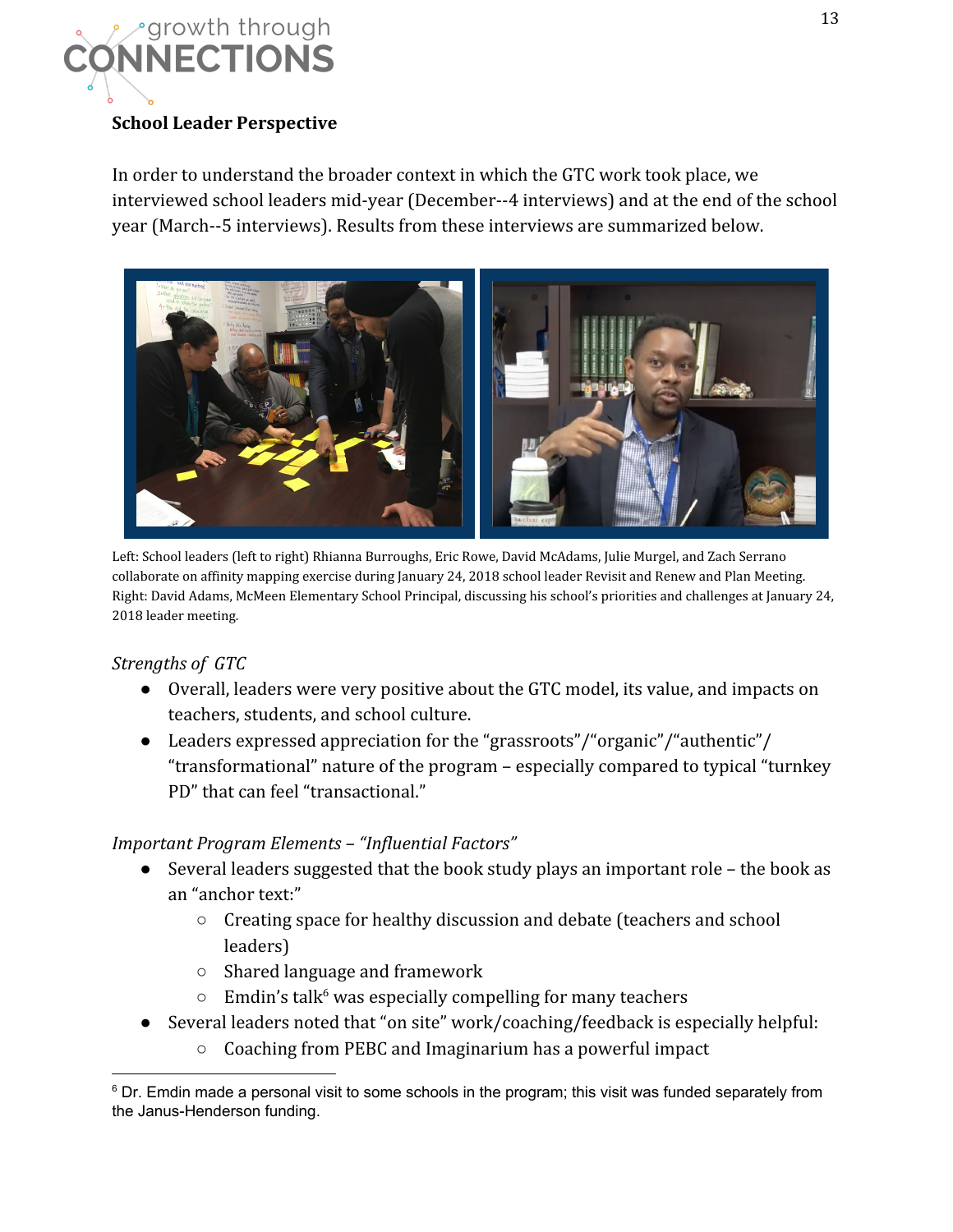

- Additional on-site coaching would beneficial
- It would be beneficial to have "model classrooms" on site to make learning more accessible and transferable

# *Replication & Scaling*

- Several leaders observed that it is crucial to have grade-level leaders, Senior Team Leads or Deans involved in the GTC program in order to broaden impacts:
	- Helps disseminate and integrate learning through coaching
	- Becomes part of the school's instructional model
	- Might be beneficial to invite all Assistant Principals to training meetings so that vision is shared across leadership team
	- This won't "take off" if it's just classroom teachers need leaders involved
- Several leaders mentioned the importance of integrating GTC into the Unified Improvement Plan (UIP), ensuring alignment of all school initiatives:
	- Need to think about these issues on a deeper level how do we redesign schools and systems, so that we're not just using GTC as an "add on" program
	- Need to think about how to "blend" GTC into what a school is already doing
- Several leaders noted the importance of supportive leadership:
	- The school leader needs to provide teachers with the autonomy and agency to take risks and try new things

# *Challenges/Concerns with GTC Program*

- Several leaders discussed the need for greater planning so that GTC learning gets shared across the staff:
	- Consider planning out PD at the beginning of the year so that GTC is integrated with other school learning goals and reinforced throughout the year
	- Create systems for ongoing sharing (e.g. biweekly meetings)
	- Need to get whole community on board (including parents)
	- Need some more "turnkey" version of GTC to help other teachers "catch up"
- Several leaders mentioned the importance of vetting participating teachers:
	- Teachers might need a baseline level of experience/skill to benefit from this program
	- Teachers need to be prepared to commit to full participation
	- Teachers should be willing/able to effectively share knowledge with others
	- Teachers should be open to examining their own biases and to helping others examine their biases in a productive manner
- Most leaders mentioned the challenges associated with out-of-school time required by the GTC Program: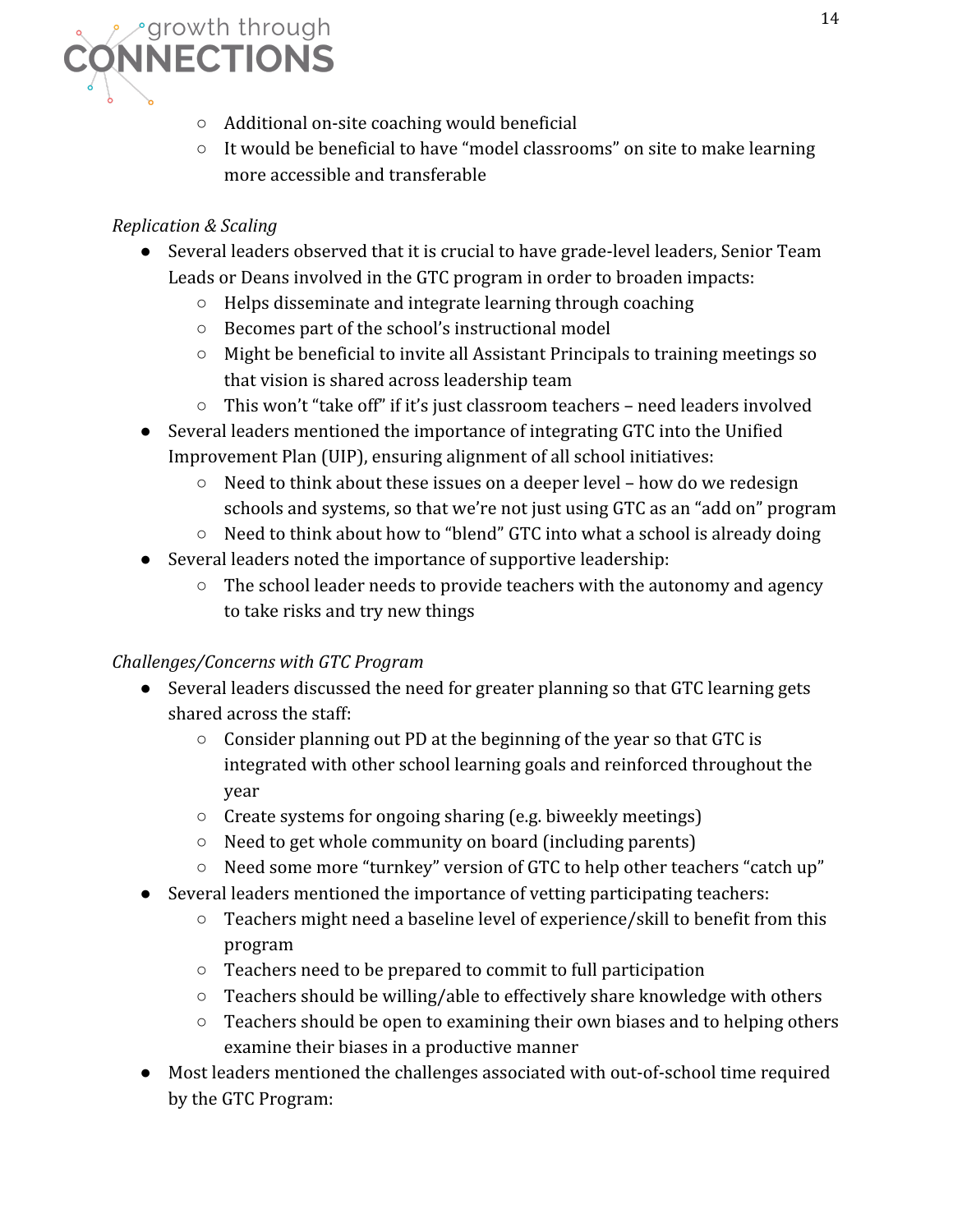

- Suggested it might be helpful to rotate hosting programming at various schools
- Leaders would have liked clearer and more consistent communication about the GTC program goals and expectations:
	- Suggested the need for more regular updates about teacher learning experiences and overall program goals (e.g. a high-level written recap of each learning session; what to "look for" with new instructional practices; what is mandatory vs. optional with the model)
	- Requested access to a list of participating schools/school leaders from the outset; would be beneficial to have a feeling of "cohort of leaders" and more opportunities to learn from each other

### **Lessons Learned and Looking Ahead**

Overall, our results suggest that there is great potential for the GTC program to help shape teacher practices that can address the demographic mismatch and cultural divides experienced by many of Denver's public school students. Teachers described positive experiences in the program, finding the most value in seeing the practices in action (learning labs) and sharing and reflecting with their peers. Teachers also reported that their participation in the program strengthened their beliefs and provided them with many more tools and strategies with which to implement a pedagogy based on strong relationships with their students. Teachers described many positive impacts on students, including increased engagement, enjoyment of school, improved quality of work, and fewer problematic behaviors.

School leaders and teachers alike found the supports offered were valuable; however, the participation in the program required a considerable out-of-school time commitment, and attention should be paid to both minimizing that time and ensuring that the information learned is shared back within the whole school. One approach, for example, might be to identify what makes some teachers more likely to succeed and developing a set of selection criteria for participation in order to set teachers up for success and encourage sharing. In terms of specific supports, the coaching model received mixed reviews. Although teachers identified observing and learning from others as the most beneficial supports, school leaders named coaching as a highly impactful component of the GTC support. Teachers, however, were less consistent in the value they attached to coaching. Because coaching is a resource-intensive support, it will be important to understand what makes some coaching sessions more effective than others and what are the barriers teachers and coaches experience in establishing a coaching routine.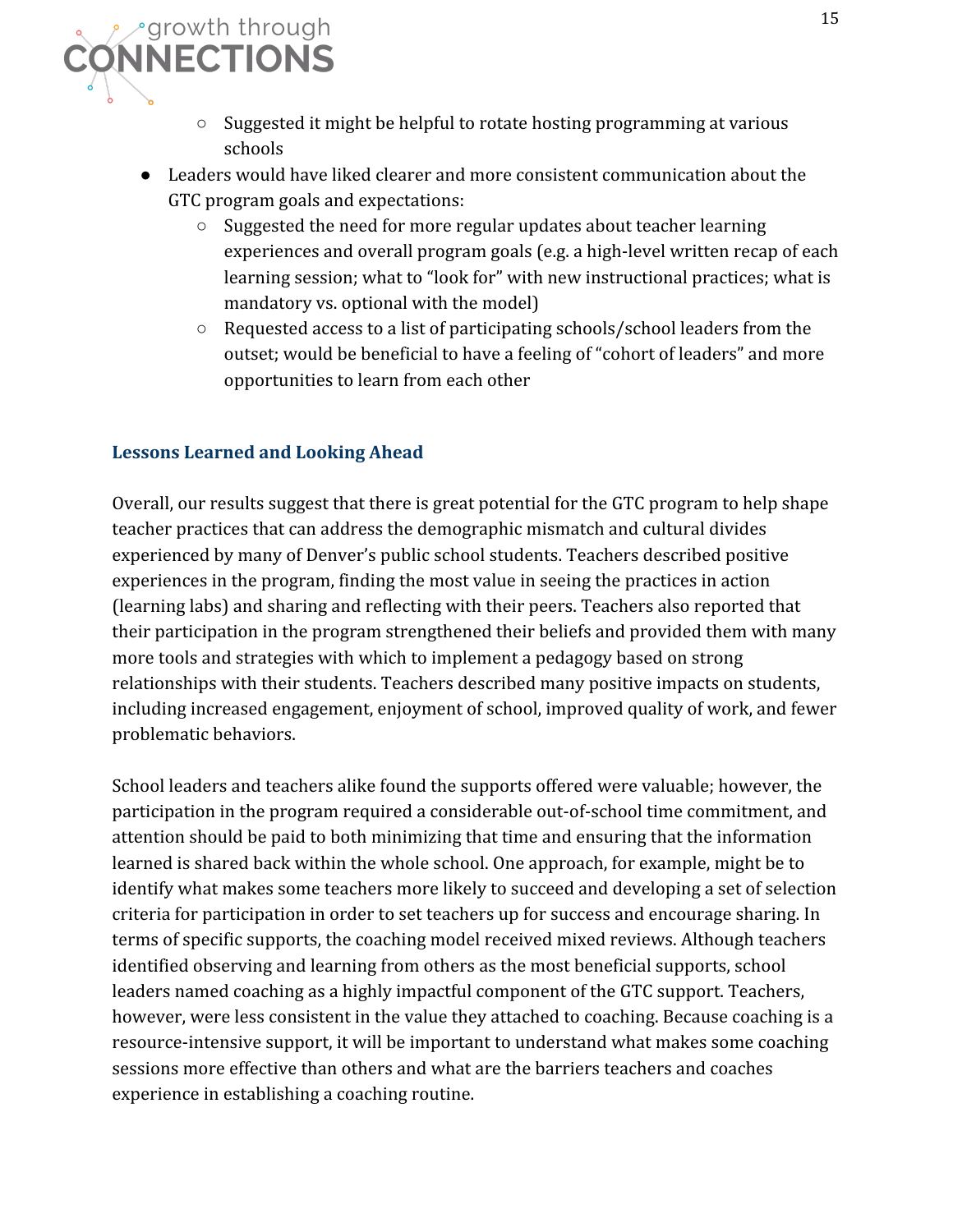

Similarly, since the support of the school leader was essential to the program's success, school participation in the program might need to be contingent on the capacity of the leader to provide the necessary level of support. One specific challenge that school leaders could help mitigate is the tension felt by teachers between the values promoted by GTC, with its focus on building relationships, and the urgency of focusing on academic improvement for students at the expense of building softer skills. Another area where a school leader can influence the success of the program is by ensuring alignment between the GTC program and the school's overall improvement strategy.

Next year, GTC will expand to include about 50 teachers. The Janus-Henderson Foundation will continue to fund half of the program and the other half of the funding will come from the federal Every Student Succeeds Act (ESSA). The program and our approach to evaluating it met the standards required by ESSA for the level of evidence required. As the program expands, so will the research requirements for participants and we will develop more robust data collection from students, in particular, to gain a deeper understanding of the impact of the program on the people it is intended to serve.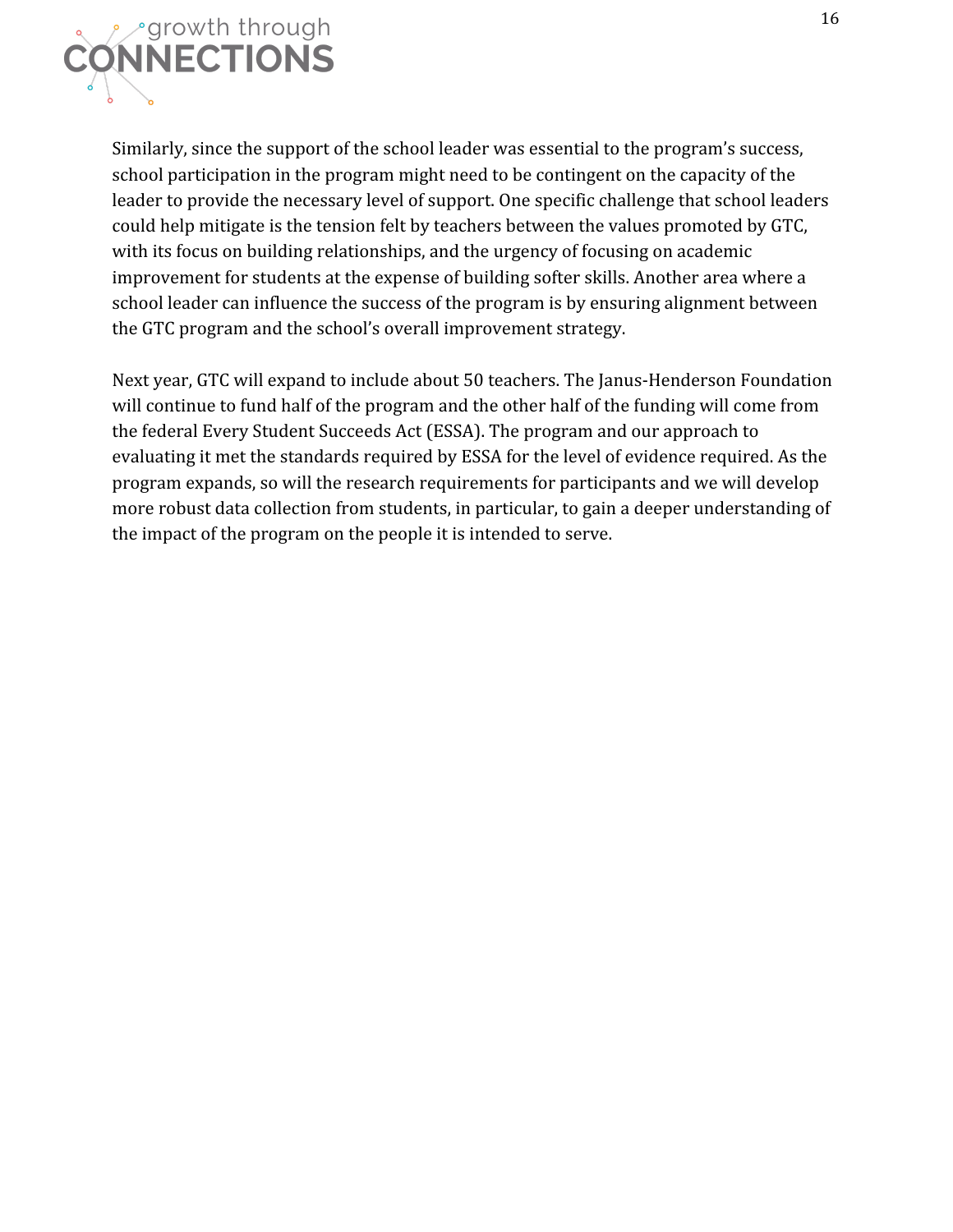

# **Appendix A**

**Reality Pedagogy Teaching Practice Descriptions** (From *For White Folks Who Teach in the Hood...And the Rest of Y'all Too)*

**Co-teaching**: Assigning students the task of writing a lesson plan and putting it into practice, perhaps even providing them with a teacher's manual or sample lesson plan to get them started.

**Personalizing classroom aesthetics**: Teachers allow students to personalize the classroom with posters, artwork, lighting, seating, and scents that they like.

**Cosmopolitanism**: Cosmopolitanism in the pedagogy sense is about creating a classroom environment that incorporates norms, behaviors, and roles that exist in students' lives outside the classroom. Students are assigned various responsibilities and roles in the classroom.

**Visiting Students' communities:** Emdin encourages educators to embed themselves to some extent in the communities their students live in and then incorporate elements of that community into the classroom.

**Cogens** (cogenerative dialogues): The teacher meets with a small group of students outside of class and invites their input and critiques of the way things are going in the classroom.

**Competition:** Competition can build positive emotions, foster intense collaboration, and make content relevant.

**Call-and-response**: The teacher invites students' language from outside of the classroom into the class in an effort to support and reinforce the notion of a shared community.

**Code switching:** Code switching is defined as alternating or mixed use of two or more languages, especially within the same discourse.

**Discourse wall:** This process involves creating a classroom chart that includes words used in both informal and formal settings. Youth then learn how to navigate between the two.